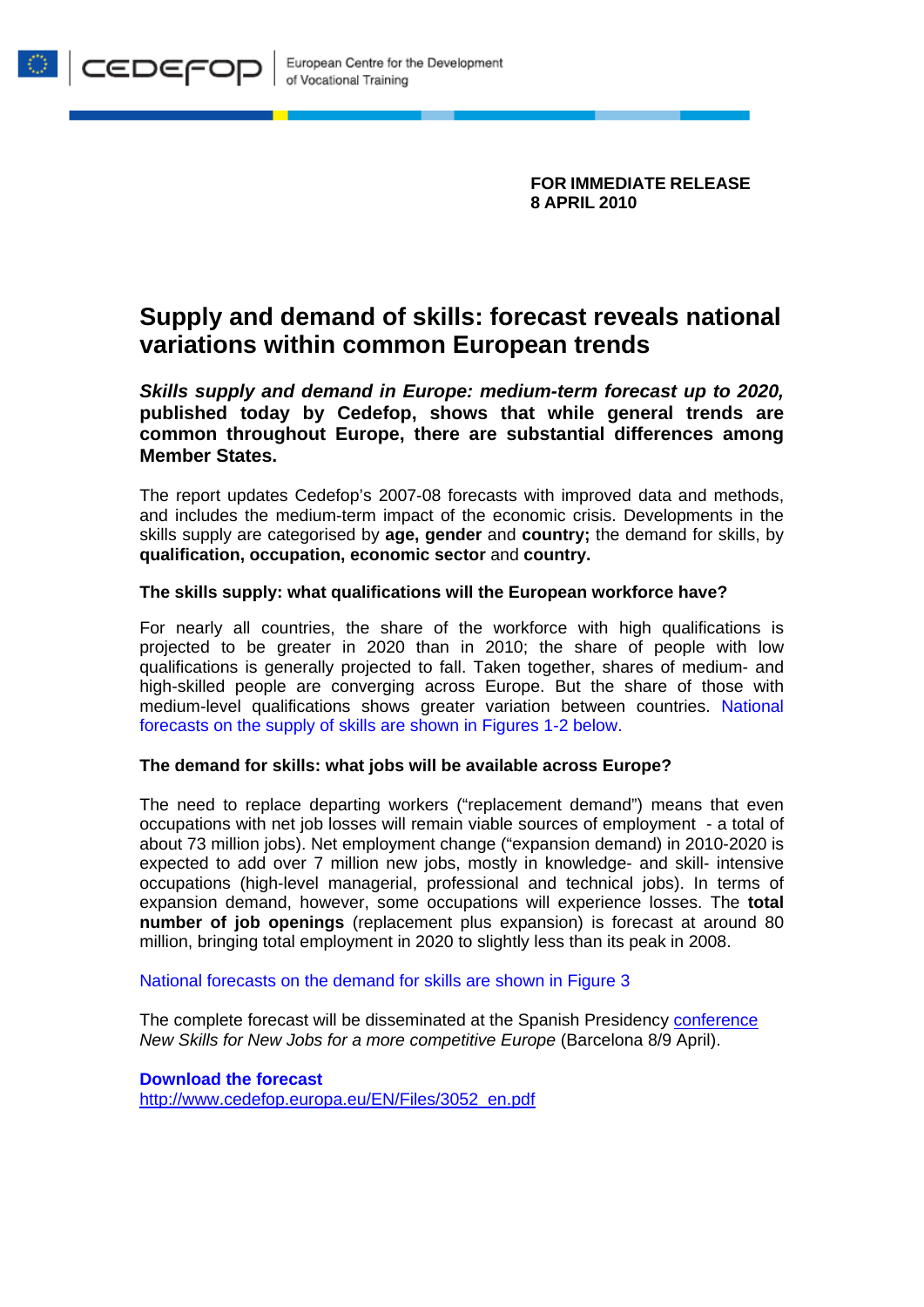**Figure 1 - Skills supply. Projected change in the labour force by qualification and by country, 2010-20.** 



Source: Cedefop- Figure 14 in the full text of the forecast

**Figure 2 - Skills supply: Incidence of medium and high qualifications in the labour force by country. Projected level 2010 (%) and change in percentage points 2010- 2020** 



Source: Cedefop - Figure 15 in the full text of the forecast.